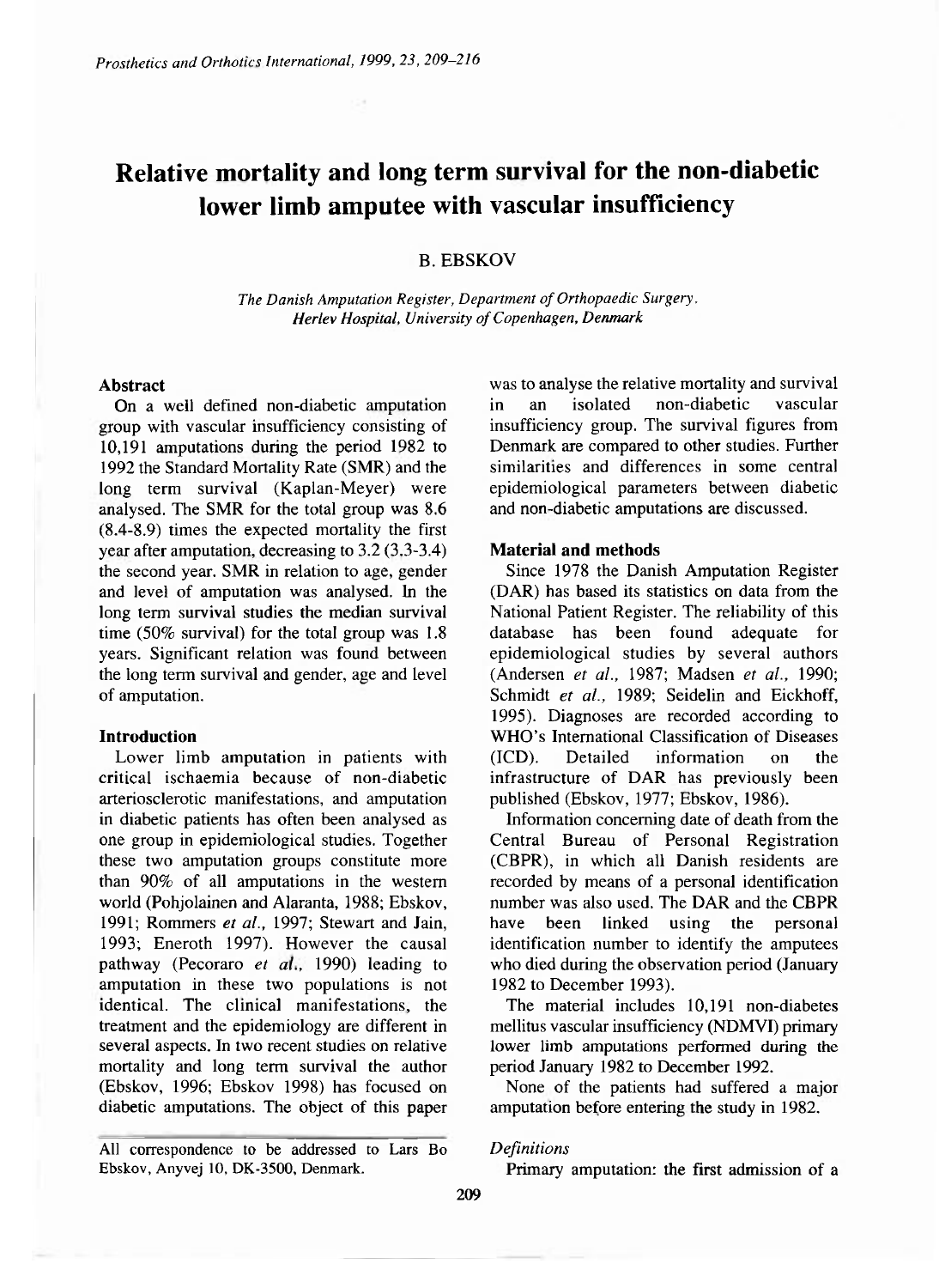person for amputation of the lower limb excluding toes.

Following amputations: any admission for amputation of the limb, ipsi- or contralateral, after the primary amputation. Approximates to 1.3 per patient.

Amputation levels included: transmetatarsal level or more proximal.

## *Assumptions*

The rationale for exclusion of the toe amputations in this study is primarily that NPR data only include information concerning patients admitted to a hospital, whereas information from out-patient clinics, where some of the toe amputations are carried out, is not registered in the NPR.

Data concerning previous vascular surgery are at present not available. It is assumed that about 40-50% of the amputations are performed after failed vascular reconstruction (Thomsen *et al.,*  1995).

## *Statistical methods*

Whenever appropriate 95% confidence intervals (CI) were used. In calculating the relative mortality (Standard Mortality Ratio, SMR) the Danish population was used as the reference population. The long term survival analyses (absolute mortality) is calculated according to Kaplan-Meyer statistics. Log-rank test and Cox-analysis were used when comparing survival figures. As level of significance 1% was chosen.

### Results

## *Standard mortality ratio*

The SMR for the NDMVI group (n=10,191) shows a mortality averaging 8.6 (95% CI 8.4- 8.9) times the expected mortality in the first postoperative year. In the second year the mortality is 3.2 (95% CI 3.0-3.4) times the expected mortality. From the third year the variations are insignificant ranging from 2.9 to 3.3.

Figure la shows the SMR in the NDMVI group for men and women respectively. The tendency is obviously that the female group has the highest relative mortality in year 0 (9.5 with 95% CI 9.1-9.9) versus males (7.9 with 95% CI 7.6-8.2). From year 1 and in the rest of the period a high degree of accordance between the genders was found.



Fig. 1. (a) The relative mortality (SMR) of men and women for each year in the observation period. (b) SMR overall values for men and women,

Figure 1b shows the overall values for the period, thus emphasising the higher SMR in the female group (500) versus the male group (425).

Figure 2a shows the SMR in the different age groups i.e. 0-59 years, 60-69 years, 70-79 years, 80 years and older. As expected there seems to



Fig. 2. (a) The relative mortality (SMR) of the age groups: ≤59 yrs; 60-69 yrs; 70-79 yrs and ≥80 yrs during the period. (b) SMR overall values for the different age groups.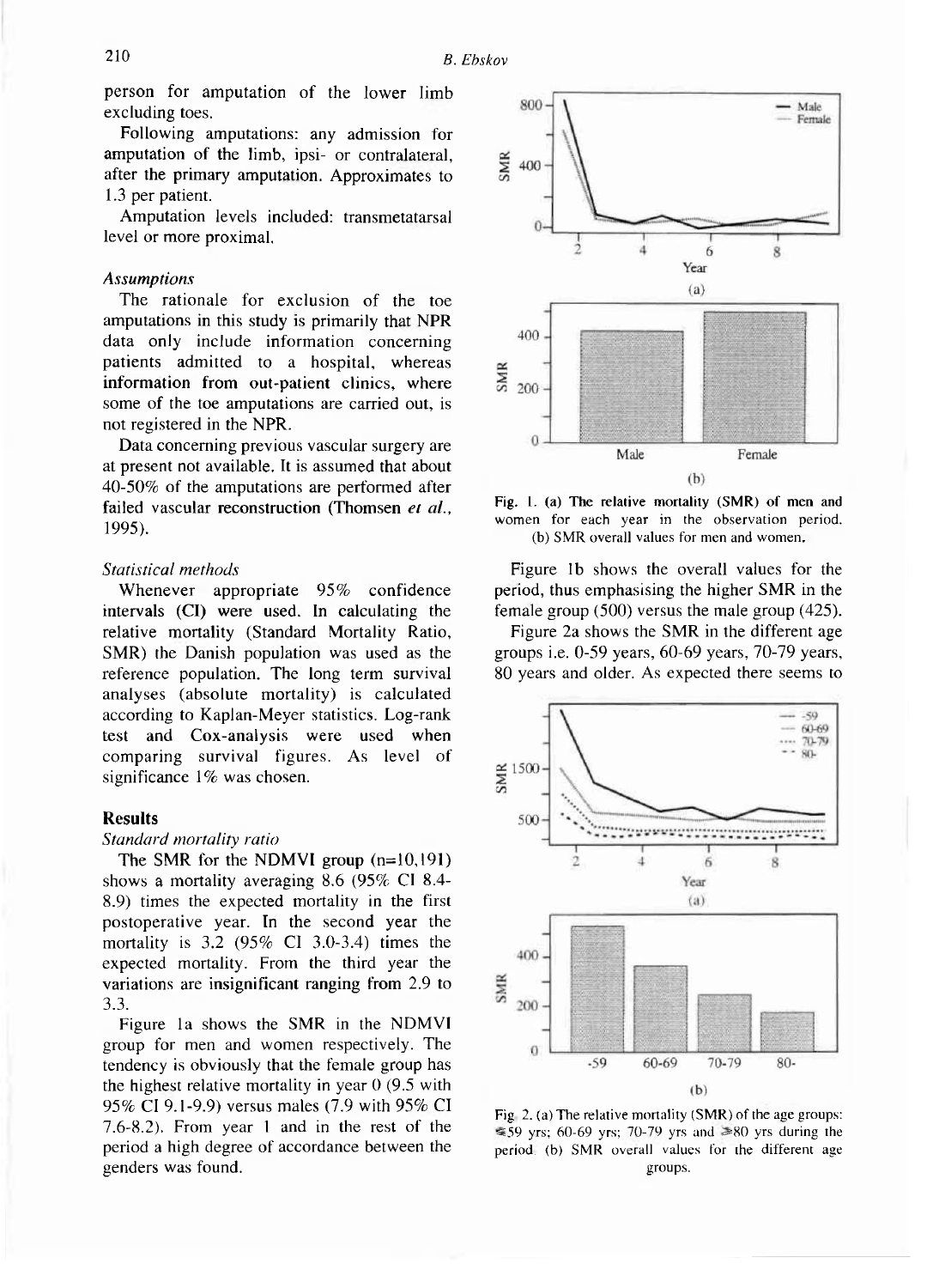

Fig. 3, (a) The relative mortality (SMR) for the level groups: foot (excl. toes); trans-tibial (TT); knee disarticulation (KD) and trans-femoral (TF) and hip disarticulation (HD). (b) SMR overall values for the level groups.

be an inverse relation between age and the SMR i.e. the youngest amputees have the highest relative mortality and the oldest amputees have the lowest relative mortality. Figure 2b shows the overall values for the period.

Figure 3a shows the relation between the relative mortality and the level of amputation. In year zero the relative mortality is significantly related to the level of amputation so that amputation at foot level implies the smallest SMR (5.5, 95% CI 4.57-6.36), trans-tibial amputation has a significantly higher relative



Fig 4. The long term survival (a.m. Kaplan-Meyer) with 12 years observation period for amputees with NIDDM (10,191) and DM (n=3516).

mortality (6.4, 95% CI 6.07-6.74), knee disarticulation  $(7.8, 95\% \text{ CI} 7.0-8.6)$  and trans-femoral amputation (including hip disarticulation) (12.2,  $95\%$  CI 11.7-12.8). This strong relation between level of amputation and SMR in year zero is much less pronounced in the remaining period. The overall values (Fig. 3b) shows the differences for the period in total.

Table 1 shows the SMR for NDMVI group compared to the figures from the DM group (Ebskov, 1996).

## *Long term survival*

Figure 4 shows the long term survival for the NDMVI amputations (and the DM group). The median survival time (50% survival) for the non-

|                |           | Year           |           |                |          |
|----------------|-----------|----------------|-----------|----------------|----------|
|                |           | $\overline{0}$ |           | $\overline{2}$ | $\geq$ 3 |
| Total material |           | 8.6/8.4        | 3.2/4.1   | 2.9/4.3        | 3.1/4.3  |
| Gender         | males     | 7.9/7.5        | 3.1/3.8   | 2.9/3.5        | 3.1/3.9  |
|                | females   | 9.5/9.7        | 3,3/4,6   | 2.9/5.5        | 3.2/4.8  |
| Age            | $-59$     | 26.3/19.9      | 12.3/12.7 | 9.5/11.3       | 6,5/10.8 |
|                | $60 - 69$ | 15.2/12.4      | 6,3/7,2   | 5.9/8.5        | 5.1/5.5  |
|                | $70 - 79$ | 10.3/8.9       | 3.7/3.9   | 3.0/3.6        | 3.0/3.9  |
|                | $\geq 80$ | 6.5/6.1        | 2.1/2.6   | 1.9/2.8        | 1.9/2.2  |
| Level          | Foot      | 5.5/5.4        | 3.2/4.1   | 2.8/4.1        | 3.3/3.8  |
|                | TT        | 6.4/7.6        | 3.1/4.1   | 2.6/4.4        | 2.9/4.3  |
|                | <b>KD</b> | 7.8/11.7       | 3.1/2.9   | 2.9/3.8        | 3.2/4.6  |
|                | $TF+Hip$  | 12.2/12        | 3.5/4.9   | 3.3/4.8        | 3.4/5.8  |

Table 1. The relative mortality (SMR) in relation to gender, age and level of amputation for the NIDDM group compared to the DM group.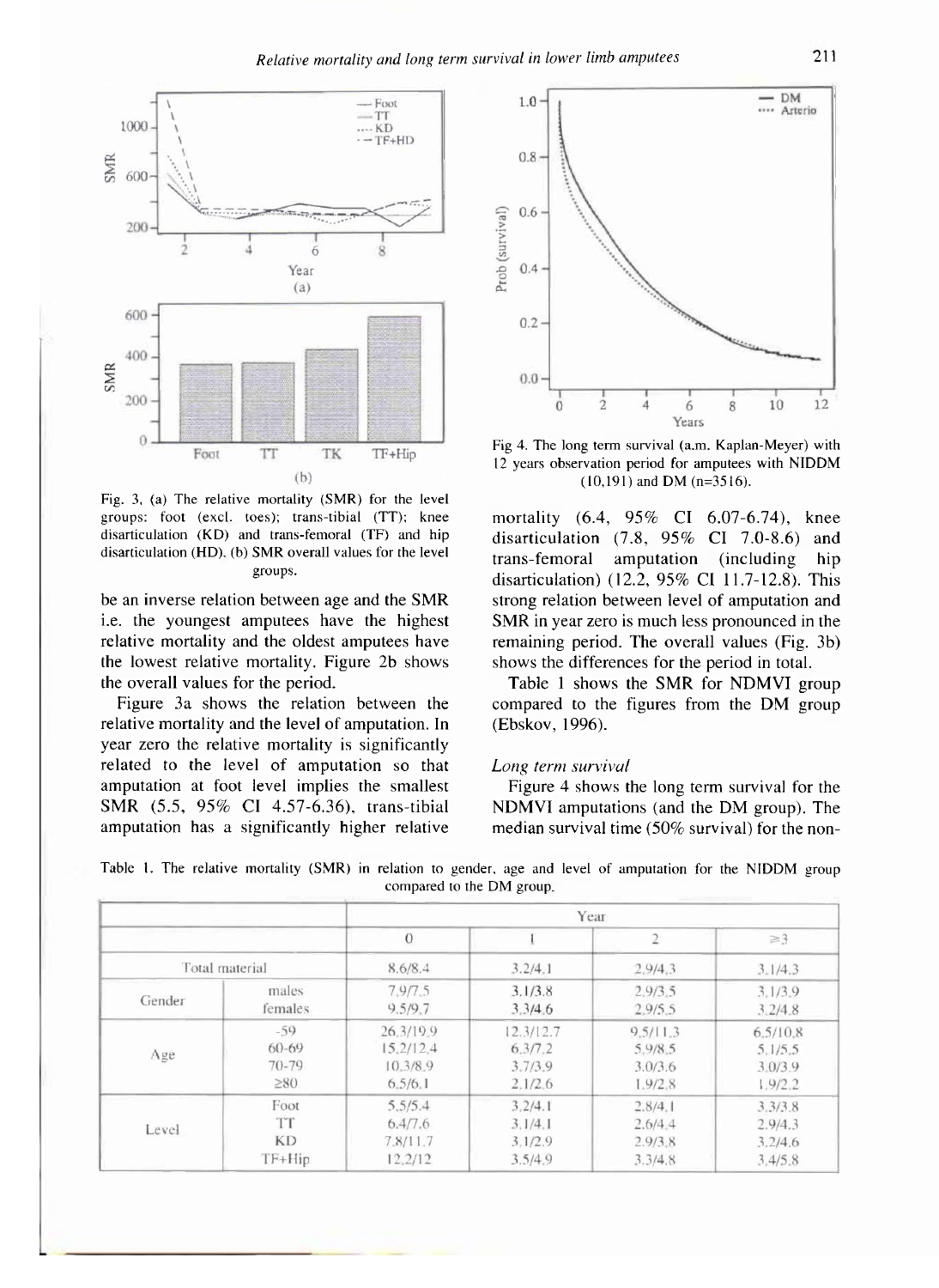diabetic amputees is about 1.8 years. After one year about 60% of the amputees were alive, after 2 years 49%, 40% after 3 years and 26% after 5 years. In the DM group the median survival time is about 2.4 years. After one year about 68% of the amputees were alive, after 2 years 55%, 45 % after 3 years and 28% after 5 years.

Analysis of the long term survival in the NDMVI group for men versus women is shown in Figure 5. The women tend to have a lower percentage of survival. According to a log-rank test the difference is significant (p=0.008). The median survival time for men is 2.3 years, for women 1.7 years.

There are significant (p=0.00001) differences between the long term survival for the different age groups as seen in Figure 6. The median survival time in the age group younger than 60 years is 6.3 years, in the age group 60-69 years the median survival is 3.2, in the age group 70- 79 years the median survival is 1.85, whereas the median survival time in the age group older than 80 years is about 0.9 years.

Log-rank test applied to survival figures concerning level of amputation (Fig. 7) shows strongly significant differences between the survival time for the foot amputees is 3.7 years; for the TT amputees 2.6 years, for KD 2.3 years and for TF and HD amputees only 1 year.

Analysis of the survival for the patients



Fig. 5. The long term survival for men and women (NIDDM). Log rank test (p=0.0001).



Fig. 6. The long term survival for NIDDM patients for the age groups  $\leq 59$  yrs; 60-69 yrs; 70-79 yrs and  $\geq 80$  yrs. Log rank test (p=0.001)

**levels of amputation (p=0.00001). The median** significant differences (p=0.00001) in long term amputated in the period 1982-1987 compared to patients amputated in the period 1988-1992 (Fig. 8) showed borderline significant difference  $(p=0.01)$ . Further it has been possible to detect survival between the 3 different types of departments in Denmark where amputations are performed i.e. specialised orthopaedic departments, general surgical departments and



Fig. 7. The long term survival for NIDDM patients primary amputated at foot, trans-tibial level (TT), knee disarticulation (KD) and trans-femoral (TF) including hip disarticulation (HD). Log rank test (p=0.0001).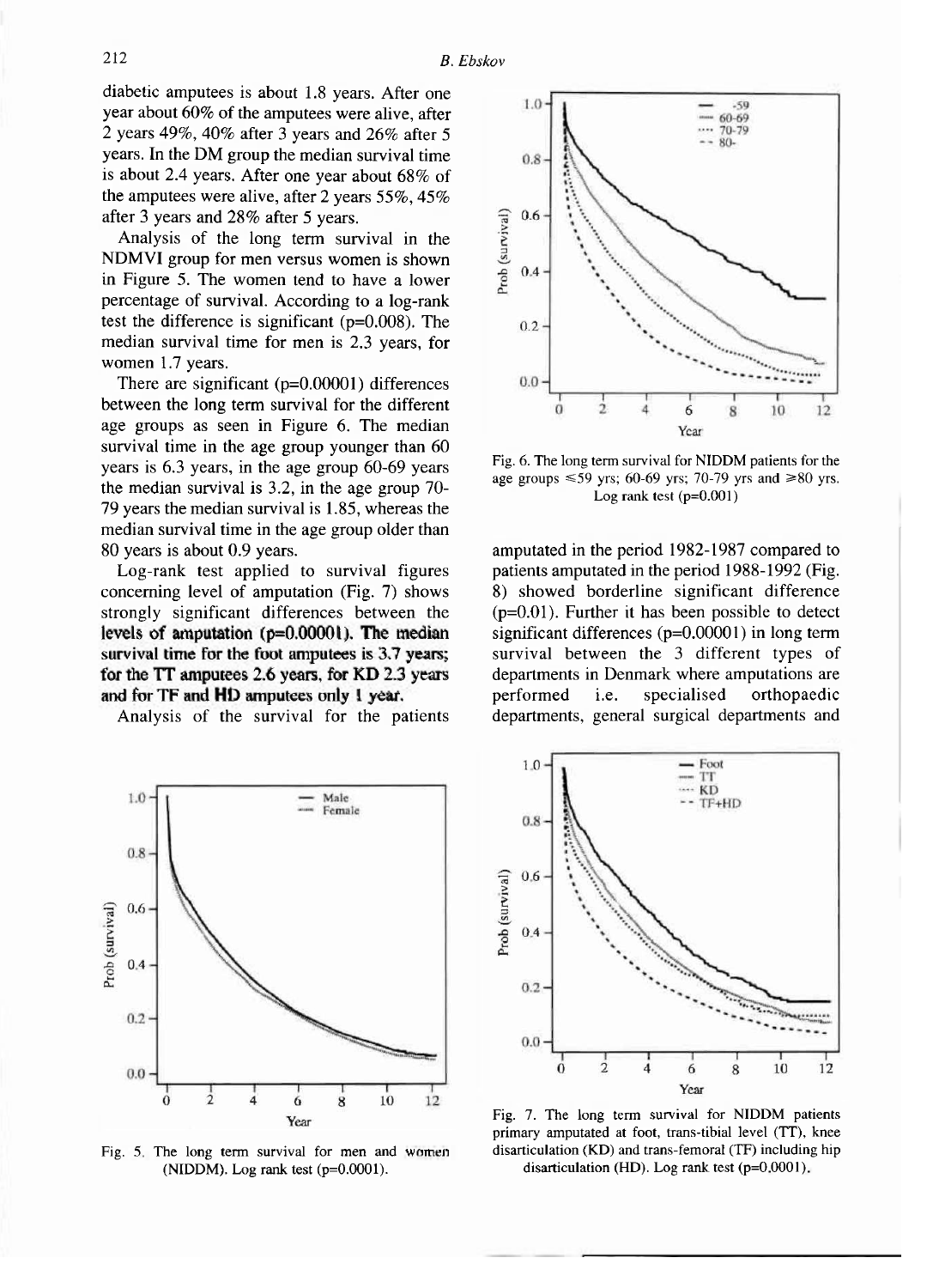

Fig. 8. The long term survival for NIDDM patients amputated in the period 1982-87 compared to patients amputated in the period 1988-92.

non-specialised departments with medicine and surgery (Fig. 9).

A Cox multivariate analysis for the isolated NDMVI group shows that when all the confounders i.e. gender, level of amputation, age, year of admission, type of department are included in the statistical calculations 3 factors i.e. the level of amputation, age and gender show significant influence on long term survival.



Fig. 9. The long term survival in relation to specialisation i.e. specialised orthopaedic departments versus mixed departments (internal medicine+surgery+orthopaedic surgery and surgery+orthopedic surgery.

### **Discussion**

The primary aim with this study was to analyse the SMR and the long term survival for the NDMVI group. The SMR (Table 1) and long term survival figures are compared with the figures from the DM group, which have been separately analysed by the author in two recent publications (Ebskov, 1996; Ebskov, 1998). It is important to emphasise that several different methods in analysing the mortality/survival have been used. As mentioned by Larsson (1994) comparison between studies with different methods is invalid. In this study two well established methods were used i.e. the SMR to analyse the relative mortality and Kaplan-Meyer statistic to analyse the absolute mortality.

Some of the figures in Table 1 have to be discussed. First it should be mentioned that no significant difference between NDMVI and DM could be found when analysing total material, gender, age and level of amputation. The tendency that DM amputees have a slightly higher (but non-significant) relative mortality when analysing the total material could be because of the lower median age in the DM group (NDMVI: median age 76.1 years; DM: median age 72.9 years; Kruskal-Wallis p=0.000001). A very high SMR for both NDMVI and DM in the age group less than 69 years was observed especially in the first postoperative year. This may be because the expected longevity in the normal population for this age group is relatively high in combination with the fact that amputation in these relatively young patients is the result of severe arteriosclerosis with generalised manifestations. As a general rule the SMR decreases in a relatively uniform pattern with increasing age and increasing period after amputation. In the analysis of amputation level it seems that the SMR for the DM patients having a KD amputation is remarkably high compared to SMR for the NDMVI. This may be a consequence of a high complication ratio in this particular group (Baumgartner, 1983; Stirnemann and Althus, 1983).

Contrary to the SMR studies where no comparable studies have been found, it was possible to compare the long term mortality with several other authors (Larsson, 1994; Hansson, 1964; Mandrup-Poulsen and Jensen, 1982; Pohjolainen *et al.,* 1989; Cossart *et al.,* 1983;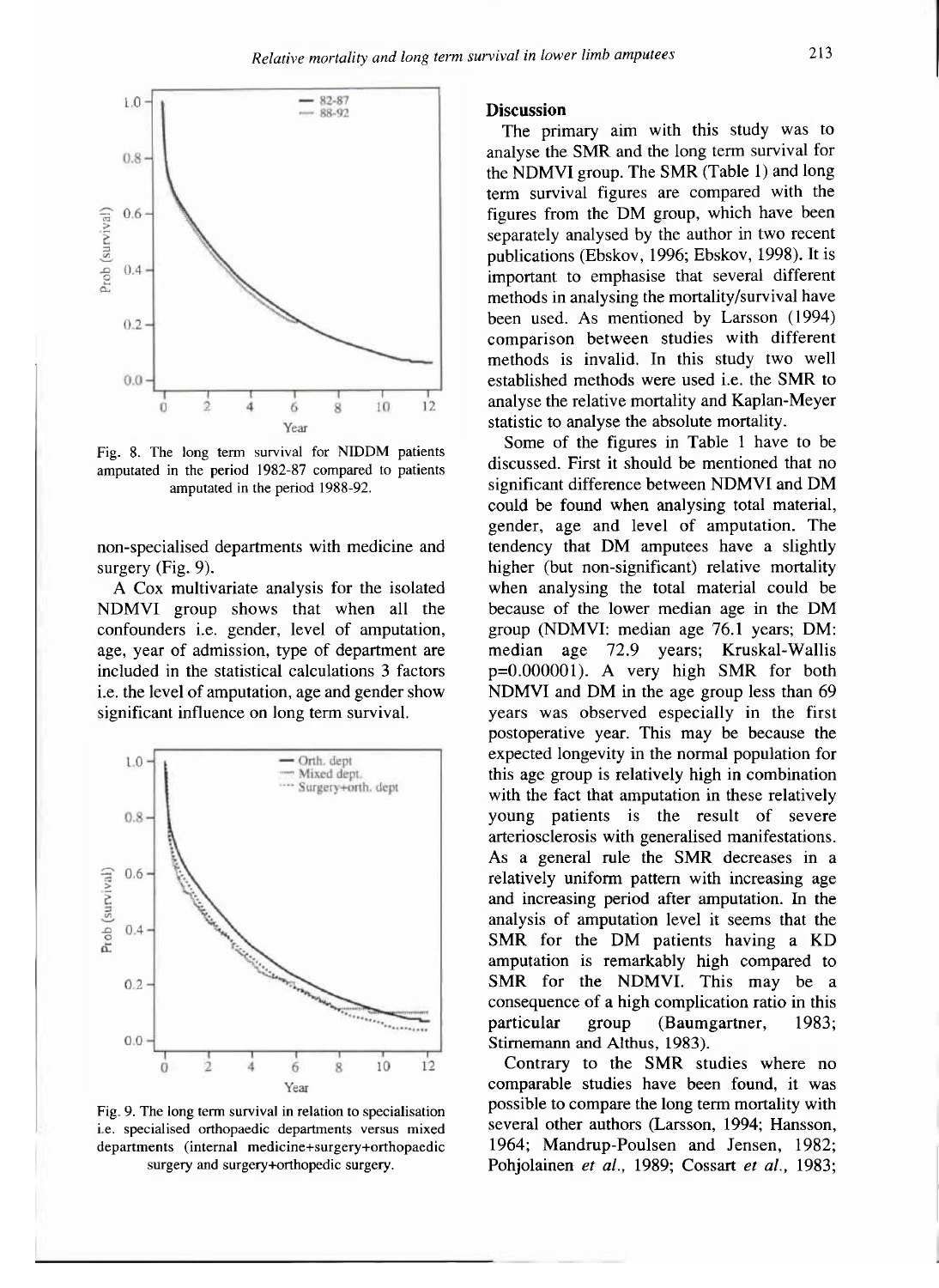Kolind-Sørensen, 1974; Stewart *et al.,* 1992; Helm *et al.,* 1986). Before discussing long term survival for NDMVI it is interesting to compare the curves with the normal population. For the normal population (age correlated) the median survival is about 8 years. Tibell (1971) analysed the long term survival for patients with arteriosclerosis obliterans or with DM (first admission between 1949 and 1965). The 50% survival in the arteriosclerosis obliterans group was about 2.2 years. The 50% survival in the DM group was a little higher averaging 3 years. Comparison of the 3 different conditions: the normal individual, the arteriosclerotic individual (with or without DM) and finally the amputee (with or without DM) indicates that survival/mortality after amputation is multifactorial and that the amputation as an isolated factor seems to be less important than the aetiological cause of amputation i.e. arteriosclerosis with its generalised manifestations affecting the brain, heart and kidneys.

Stewart *et al.* (1992) analysed long term survival for DM patients versus non-diabetic vascular insufficiency patients. They found a significant (p<0.006) difference between the groups in favour of the non-diabetic group. The author has found the opposite with a significantly better survival for the DM group even though the curves converge after about 7 years. On the other hand the 50% survival (i.e. mean survival) found by Stewart *et al.* (1992) is much better than the survival found in this study. Actually the 50% survival for both NDMVI and DM (total materials) is less than the 50% survival among TF amputees in Dundee in the period 1970 to 1979 found by Stewart *et al.*  (1992). A survival which they actually have doubled for the period 1980-89 to about 6 years. Bodily and Burgess (1983) found a 50% survival of about 3.5 years (n=55, combined NDMVI and DM). Rasmussen *et al.* (1982) found a 50% survival averaging 20 months (n=58, NDMVI). Mandrup-Poulsen and Jensen (1982) found  $(n=310,$  combined NDMVI and DM) a  $50\%$ survival of about 2 years and 7 months. Helm et  $al$  (1986) found (n=257, combined material with NDMVI, DM and 7 trauma) a 50% survival of about 2 years. Larsson (1994) found a 50% survival in diabetics (n=220) of about 3 years (after major amputation). Hansson (1964) found a 50% survival of about 1 year (combined DM

and NDMVI).

Increase in survival over time has been analysed by Harris *et al.* (1988) who compared the period 1970-1979 (116 cases) with the period 1980-1989 (189 cases) (3 years 2 months versus 3 years 11 months) and found no statistically significant improvement, even though the tendency was positive. As mentioned above, Stewart *et al.* (1992) found an impressive improvement in long term survival. With the more limited time interval the author could not find the same positive tendency in Denmark; on the contrary it seems that the survival has been decreased.

The literature review shows a quite clear picture concerning survival after amputation. The tendency is that specialised orthopaedic centres seem to achieve better survival as compared to figures from larger areas where the data include figures from departments with less routine experience in amputation surgery. On the assumption that the materials (Dundee versus present) are comparable one of the explanations for the better survival figures is the superiority of centralisation and Stewart and Jain (1993) believed that an integrated approach to amputation and subsequent rehabilitation is obviously an advantage. This point of view is supported by the fact that a significant difference (log rank test, p<0.00001) was found between the 3 types of departments which actually are engaged in amputation surgery in Denmark (Ebskov, 1992).

As indicated by the Cox analysis and the log rank test level of amputation is an important factor as regards long term survival. Level of amputation is influenced by several factors i.e. the experience of the surgeon, the possibility to perform level selection by paraclinical tests (skin perfusion etc) and the impact of vascuclar surgery. As regards the two first mentioned factors it seems obvious that these factors are enhanced by centralisation. The influence of' vascular surgery on the epidemiology of amputations is well-documented (Holstein, 1996; Ebskov *et al.,* 1994; Eickhoff, 1993; Pedersen et al., 1994; *Mattes et al.,* 1997) but the epidemiological interactions in relation to level of amputation (and long term survival) are less simple and are controversial (Burgess and Marsden, 1974: Sethia *et al.,* 1986; Tsang *et al.,*  1991; Gregg, 1985; Kazmers *et al.,* 1980; Evans *et al.,* 1990: Dardik *et al.,* 1982). Stewart *et al.*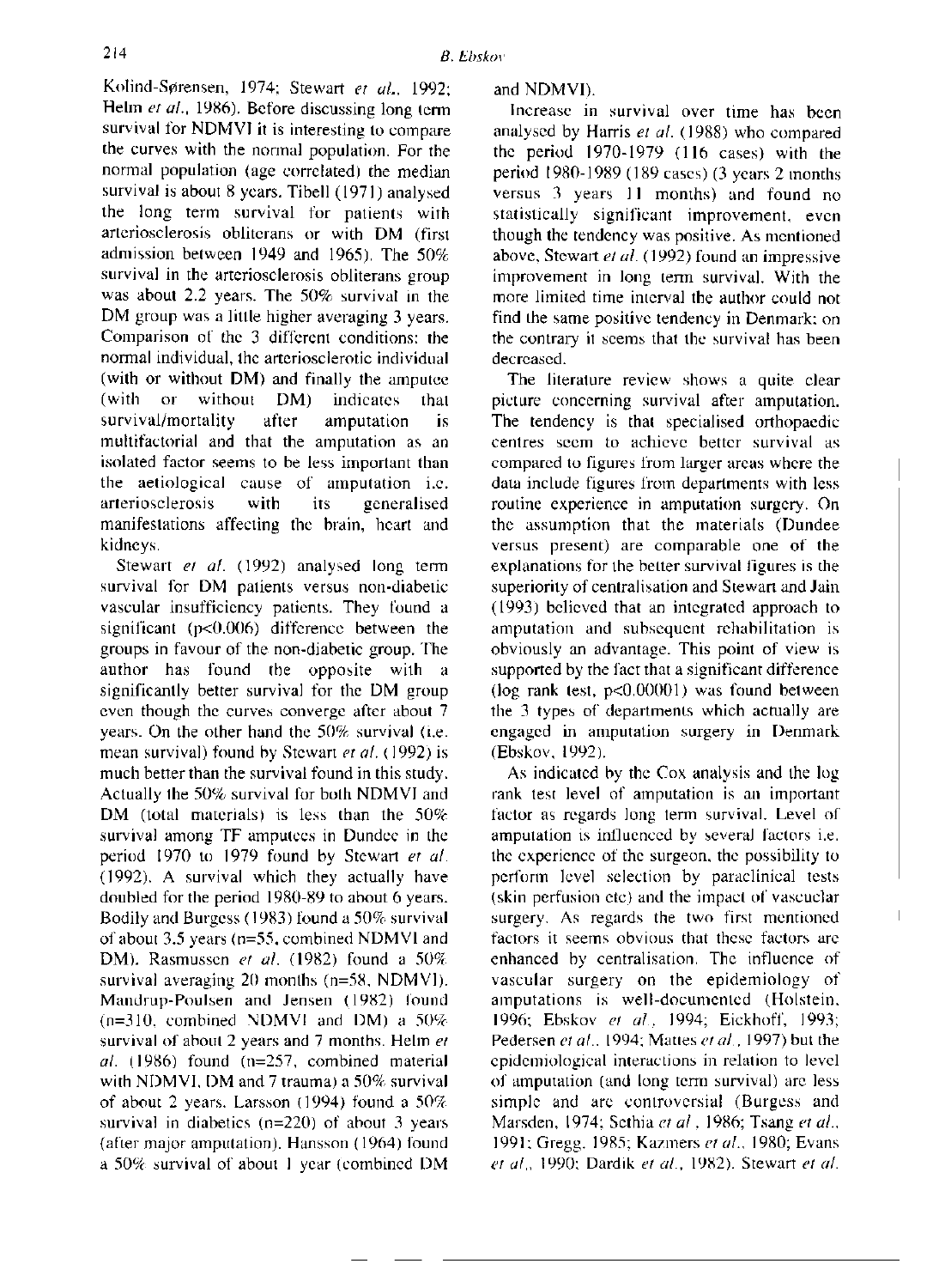(1993) found that 54% of the vascular cases in Dundee Limb Fitting Centre had a history of vascular surgery prior to amputation and that failed vascular surgery deteriorates the TT/TF ratio. The frequency of post revascularisation amputations is not higher than 50% in Denmark (Thomsen *et al.,* 1995). However the TT/TF ratio in the Dundee Limb Fitting Centre is more favourable (primary amputations 2.6, postrevascularisation amputations 1.8) than in the present study (total material 1.06).

The relation between long term survival and level of amputation has been described by other authors (Pohjolainen and Alaranta, 1988; Larsson, 1994; Mandrup-Poulsen and Jensen, 1982).

SMR and long term survival are important epidemiological factors. The present study demonstrates that continuous surveillance is important and should be performed to detect differences between geographical areas with different organisations. The study indicates it may be possible to improve survival after amputation in Denmark.

#### REFERENCES

- ANDERSEN TF, MADSEN M, LOFT A (1987). Validity of surgical information from the Danish National Patient Register with particular attention to the analysis of regional variations in the hysterectomy rates. *Ugeskr L*æ*ger* **149,** 2420-2422.
- BAUMGARTNER R (1983). Failures in through-knee amputation. *Prosthet Orthot Int* **7,** 116-118.
- BODILY KC, BURQESS EM (1983). Contralateral limb and patient survival after leg amputation. *Am J Surg* **146,**  280-282.
- BURGESS EM, MARSDEN W (1974). Major lower extremity amputation following arterial reconstruction. *Arch Surg 1974* **108,** 655-660.
- COSSART L, RANDALL P, TURNER P, MARCUSON RW (1983). The fate of the below-knee amputee. *Ann Coll Surg Engl* **65,** 230-232.
- DARDIK H, KAHN M, DARDIK I, SUSSMAN B (1991). Influence of failed vascular bypass procedures on conversion of below-knee to above-knee amputation levels. *Surg* **91,** 64-69.
- EBSKOV B (1977). Frühergebnisse des Dänischen Amputationsregisters. *Orthopad Prak* **13,** 430-433.
- EBSKOV B (1986). The Danish Amputation Register 1972-1984. *Prosthet Orthot Int* **10.** 40-42.
- EBSKOV LB (1991). Lower extremity amputations for vascular insufficiency. I*nt J Rehabil Res* **14,** 59-64.
- EBSKOV LB (1992). Inter-nosocomial variations in amputations for vascular insufficiency. *Nord Med 1992*  **107(2),** 40-41.
- EBSKOV LB (1996). Relative mortality in lower limb amputees with diabetes mellitus. *Prosthet Orthot Int*  **20,** 147-152.
- EBSKOV LB (1998). Diabetic amputation and long term survival. *Int J Rehabil Res* **21,** 403-408.
- EBSKOV LB, SCHROEDER TV, HOLSTEIN PE (1994). Epidemiology of leg amputations; the influence of vascular surgery. *Br J Surg* **81,** 1600-1603.
- EICKHOFF JH (1993). Changes in the number of lower limb amputation during a period of increasing vascular surgical activity. Results of a nation-wide study, Denmark 1977-1990. *Eur J Surg* **159,** 469-473.
- ENEROTH M (1997). Amputation for vascular disease: prognostic factors for healing, long-term outcome and costs. Thesis. Lund University.
- EVANS W, HAYES JP VERMILLION (1990). Effects of a failed distal reconstruction on the level of amputation. *Am J Surg* **160,** 217-220.
- GREGG RO (1985). Bypass or amputation? Concomitant review bypass arterial grafting and major amputations. *Am J Surg* **149,** 397-402.
- HANSSON J (1964), The leg amputee: a clinical follow-up study. Thesis, *Acta Orthop Scand (Suppl)* **35(Suppl 69),** 104pp.
- HARRIS JP, PAGE S, ENGLUND R, MAY JU (1988). Is the outlook for the vascular amputee improved by striving to preserve the knee? *J Cardiovasc Surg* **29,** 741-745.
- HELM P, ENGEL T, HOLM A, KRISTIANSEN VB (1986). Mortality of lower extremity amputees. *Ugeskr L*æ*ger*  **148,** 1747-1748.
- HOLSTEIN PE (1996). Distal bypass: the influence on major amputations. In: Amputation-surgical practice and patient management./edited by G Murdoch, AB Wilson. — Oxford: Butterworth Heinemann. pl74-179.
- KAZMERS M, SATIANI B, EVANS WE (1980). Amputation level following unsuccesful distal limb salvage operations. *Surgery* **87,** 683-687.
- KOLIND-SØRENSEN V (1974). Follow-up of lower-limb amputees. *Acta Orthop Scand* **45,** 97-104.
- LARSSON J (1994). Lower extremity amputations in diabetic patients. Thesis. - Lund, Sweden: KF-sigma.
- MADSEN M, BALLING H, ERIKSEN LS (1990). The validity of the diagnosis of acute myocardial infarction in 2 registers: the Heart Register compared with the National Patient Registry. *Ugeskr L*æ*ger* **152,** 308-314.